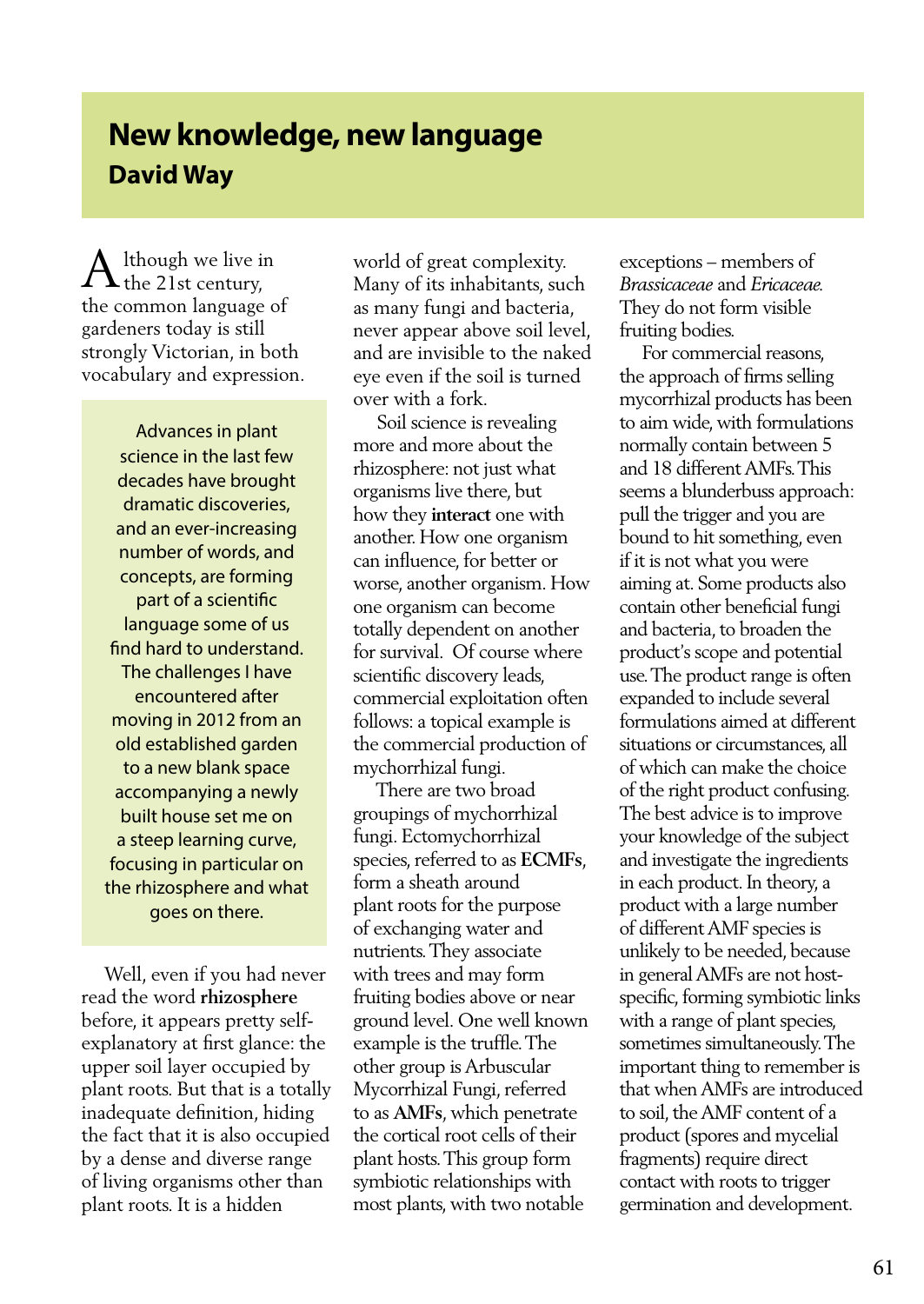©David Way

David Way



A product combining eighteen mycorrhizal fungi (nine AMFs with nine ECMFs), plus eight species of PGPR bacteria with several species of the beneficial fungus *Trochoderma* and trace elements. Quite a blunderbuss.



A product containing five species of plant-growthpromoting rhizobacteria.

This is the basis of the recommendation to put the product in the planting hole before lowering the root ball into it.

 Are there alternatives to commercial AMF products? Yes, according to Professor Davey Jones of Bangor University, as he demonstrated last year on BBC Gardener's World. Although most plants form symbiotic associations with AMFs, he suggests some may be more adept than others. Because up to 95% of the roots of *Plantago lanceolatea*, a common weed of uncultivated areas, form symbiotic connections with AMFs, he suggests sowing seed of this plant in pots of soil already containing natural AMFs and later, when the plants are well grown, breaking up the root balls to use as an additive to commercial potting compost. Clearly his message is that plants eventually need to live in the real world, not an artificially sterile one.

 Measuring the benefits of AMF use has been difficult in the past but, now that microbes are increasingly used in horticulture, convincing evidence of benefit is more readily available. A notable example can be found in



A product combining charcoal with an undeclared number of mycorrhizal fungi and other beneficial soil microbes plus trace elements. Such products are described as Enriched *Biochar*.



A product containing five separate mycorrhizal fungi only. In this case three are arbuscular species and two are ectomychorrhizal species.



Pure charcoal. A grade composed of small lumps and powder such as this can be referred to as *Biochar*. Its structure is highly microporous and provides an attractive environment for many microbes in the rhizosphere.

commercial strawberry culture. To meet the demand for strawberries all year round, the bulk of the crop now comes from strawberries grown in plastic tunnels; this means that irrigation is essential, causing a huge and unsustainable demand for mains water. Now millions of young potted strawberry plants, already inoculated with AMFs, are sold to fruit growers, which reduces the consumption of water by up to 60%.